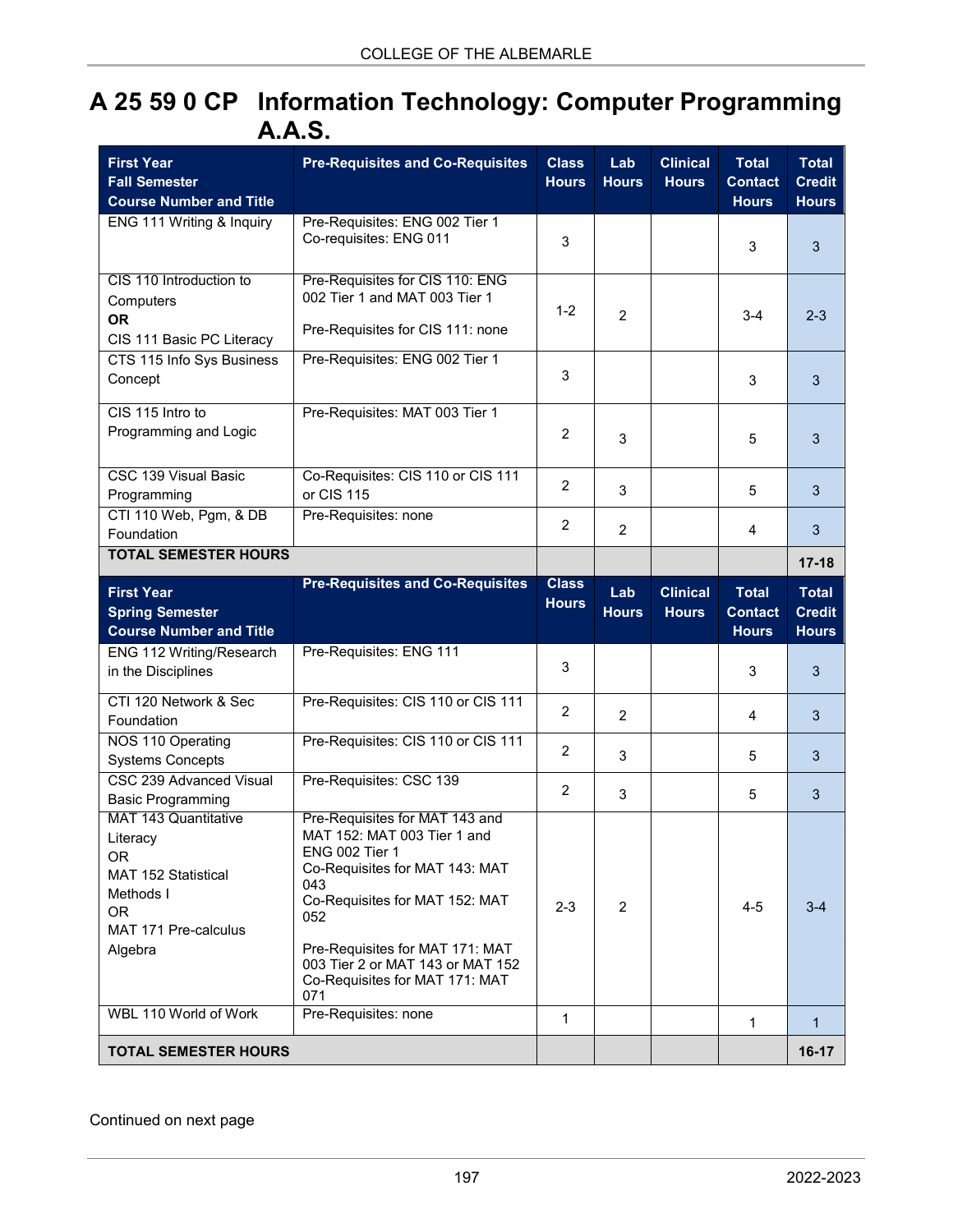## **A 25 59 0 CP Information Technology: Computer Programming A.A.S.**

| <b>Second Year</b><br><b>Fall Semester</b><br><b>Course Number and Title</b>                    | <b>Pre-Requisites and Co-Requisites</b>                      | <b>Class</b><br><b>Hours</b> | Lab<br><b>Hours</b> | <b>Clinical</b><br><b>Hours</b> | <b>Total</b><br><b>Contact</b><br><b>Hours</b> | <b>Total</b><br><b>Credit</b><br><b>Hours</b> |
|-------------------------------------------------------------------------------------------------|--------------------------------------------------------------|------------------------------|---------------------|---------------------------------|------------------------------------------------|-----------------------------------------------|
| <b>CTS 120</b><br>Hardware/Software Support                                                     | Co-Requisites for CTS 120: CIS<br>110 or CIS 111             |                              |                     |                                 |                                                |                                               |
| <b>OR</b><br>WBL 111, WBL 112, WBL<br>121, WBL 122, WBL 131,<br>WBL 132, Work-Based<br>Learning | Pre-Requisites for WBL: None                                 | $\mathcal{P}$                | 3                   |                                 | 5                                              | $1 - 3$                                       |
| CTS 285 Systems Analysis<br>& Design                                                            | Pre-Requisites: CIS 115<br>Co-Requisites: DBA 110            | 3                            |                     |                                 | 3                                              | 3                                             |
| CTS 240 Project<br>Management                                                                   | Pre-requisites: ENG 002 Tier 1 and<br>CIS 110 or CIS 111     | 2                            | 2                   |                                 | 4                                              | 3                                             |
| DBA 110 Database<br>Concepts                                                                    | Pre-Requisites: CIS 110 or CIS 111                           | 2                            | 3                   |                                 | 5                                              | 3                                             |
| NET 110 Networking<br>Concepts                                                                  | Pre-Requisites: CIS 110 or CIS 111                           | $\mathfrak{p}$               | $\mathcal{P}$       |                                 | 4                                              | 3                                             |
| CSC 151 JAVA<br>Programming                                                                     | Pre-Requisites for CSC 151: CIS<br>110 or CIS 111 or CIS 115 | 2                            | 3                   |                                 | 5                                              | 3                                             |
| <b>TOTAL SEMESTER HOURS</b>                                                                     |                                                              |                              |                     |                                 |                                                | $16-18$                                       |

## Continued on next page